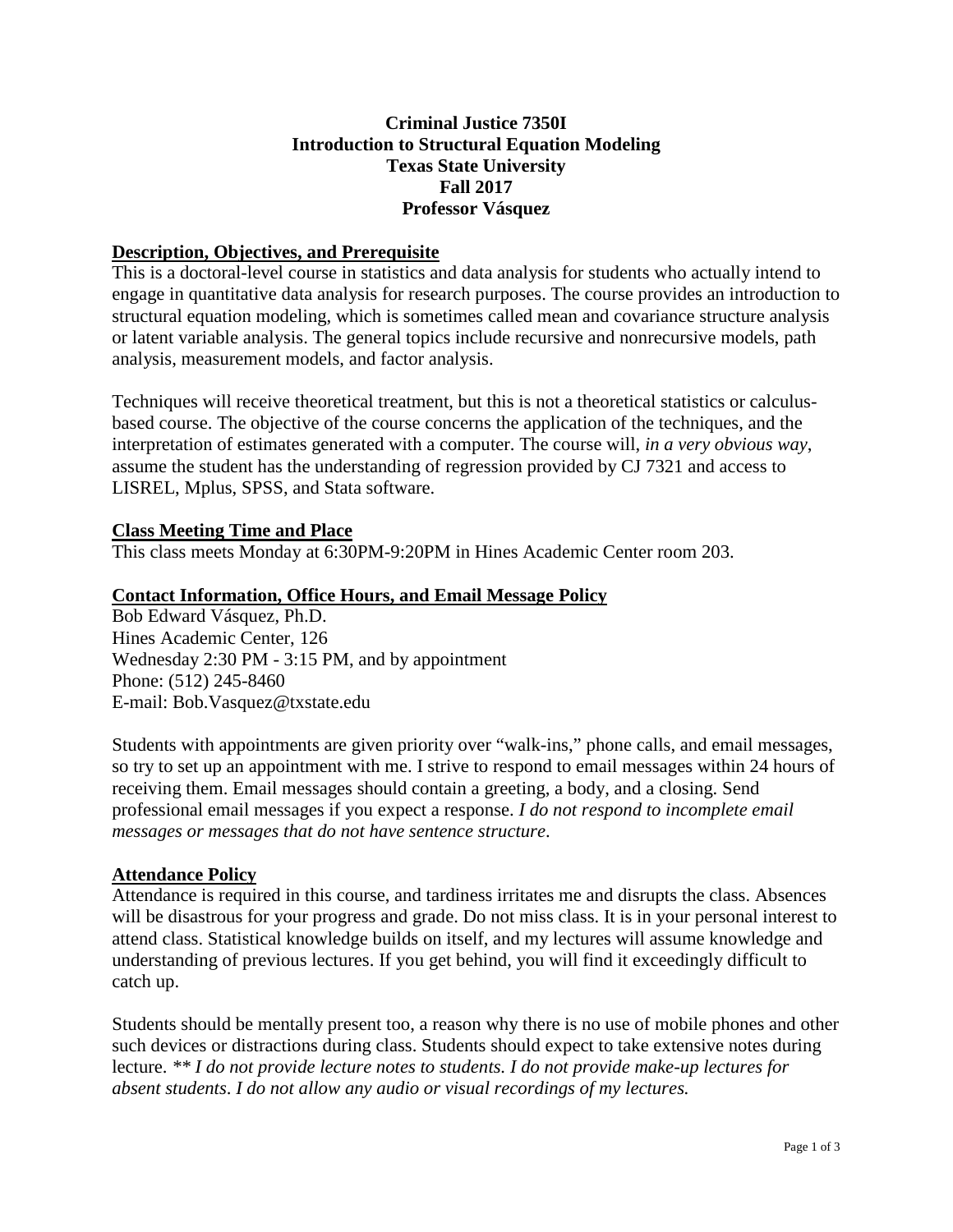# **Text and Materials**

The following two textbooks are required, and should be available at the university bookstore. Articles for the course will be uploaded on TRACS as needed. You will also need a three-ringed hard-covered binder, plenty of paper, a writing instrument, and a scientific calculator. A graphing calculator is not needed. *Bring all materials to every class*.

# **Required**

Eliason, S. R. (1993). *Maximum likelihood estimation: Logic and practice*. Sage.

Kline, R. (2010). *Principles and Practice of Structural Equation Modeling* (3rd ed.). New York: Guilford Publications.

Thompson, B. (2004). *Exploratory and confirmatory factor analysis: Understanding concepts and applications*. American Psychological Association.

## **Exams, Grading, and Late Work**

There will be three equal-weight exams over the span of the semester. Exams are take-home assignments due *approximately* one week after they are assigned.

| Exam I   | Due October 9, 2017             |
|----------|---------------------------------|
| Exam II  | Due November 27, 2017           |
| Exam III | Due December 11, 2017 (8:00 PM) |

Late work is not accepted. If the assignment is not in my hands on or before the time it is due, the assignment is late. Assignments are due at the beginning of class.

## **Students with Special Needs**

If you are a student with a disability who will require an accommodation(s) to participate in this course, please contact me as soon as possible. You will be asked to provide documentation from the Office of Disability Services. Failure to contact me in a timely manner may delay your accommodations.

#### **Academic Dishonesty and Honor Code**

It is expected that students do their own work in my class. This is a University-wide expectation, and academic penalties exist for violating the Honor Code Policy, which I provide below.

#### **Texas State University Honor Code**

As members of a community dedicated to learning, inquiry, and creation, the students, faculty, and administration of our University live by the principles in this Honor Code. These principles require all members of this community to be conscientious, respectful, and honest.

WE ARE CONSCIENTIOUS. We complete our work on time and make every effort to do it right. We come to class and meetings prepared and are willing to demonstrate it. We hold ourselves to doing what is required, embrace rigor, and shun mediocrity, special requests, and excuses.

WE ARE RESPECTFUL. We act civilly toward one another, and we cooperate with each other. We will strive to create an environment in which people respect and listen to one another, speaking when appropriate, and permitting other people to participate and express their views.